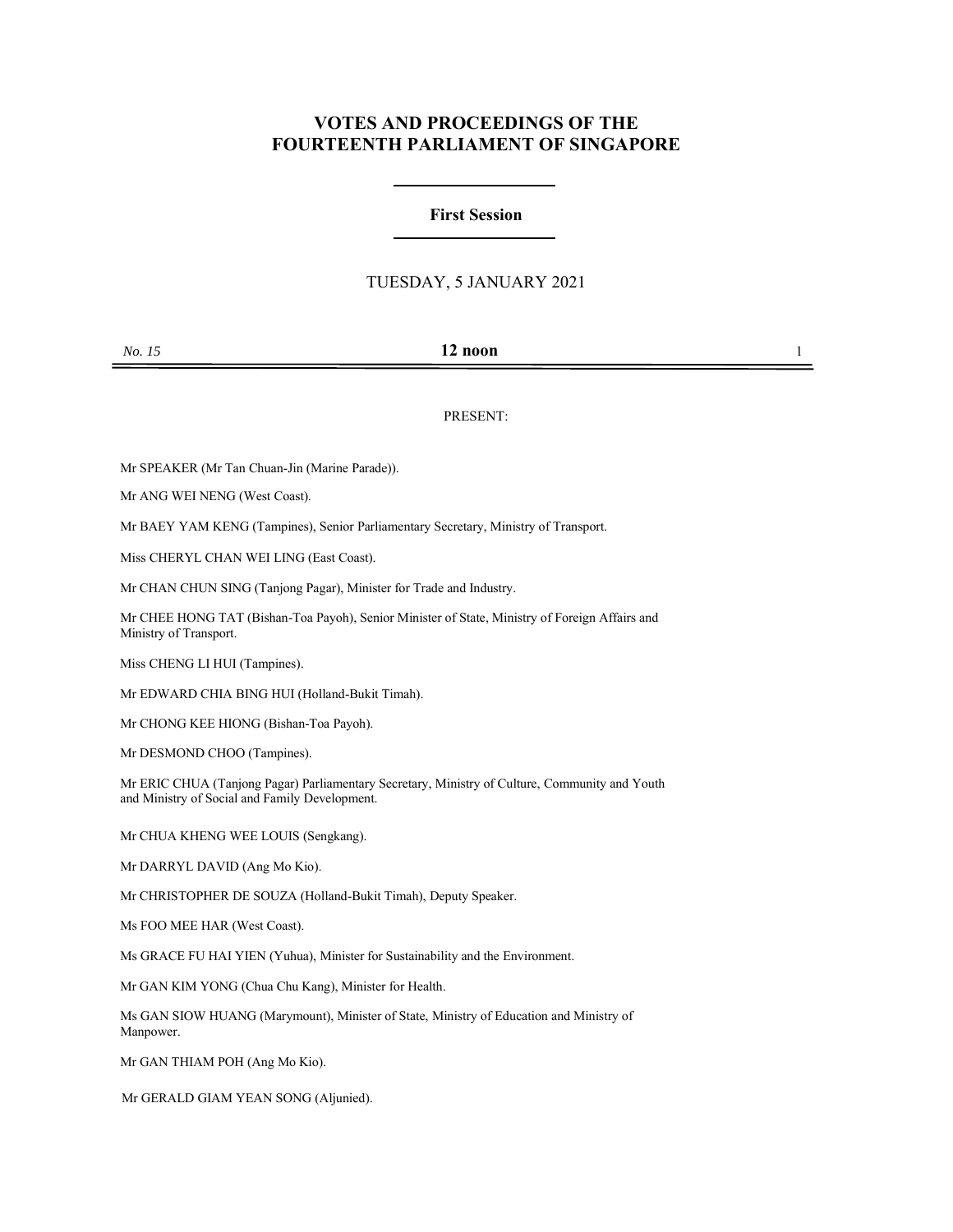Mr DERRICK GOH (Nee Soon).

Mr HENG CHEE HOW (Jalan Besar), Senior Minister of State, Ministry of Defence.

Mr HENG SWEE KEAT (East Coast), Deputy Prime Minister, Coordinating Minister for Economic Policies and Minister for Finance.

Mr SHAWN HUANG WEI ZHONG (Jurong).

Ms INDRANEE RAJAH (Tanjong Pagar), Minister, Prime Minister's Office, Second Minister for Finance, Second Minister for National Development and Leader of the House.

Mr S ISWARAN (West Coast), Minister for Communications and Information and Minister-in-charge of Trade Relations.

Dr JANIL PUTHUCHEARY (Pasir Ris-Punggol), Senior Minister of State, Ministry of Communications and Information and Ministry of Health and Government Whip.

Dr AMY KHOR LEAN SUAN (Hong Kah North), Senior Minister of State, Ministry of Sustainability and the Environment and Ministry of Transport.

Dr KOH POH KOON (Tampines), Senior Minister of State, Ministry of Health.

Mr KWEK HIAN CHUAN HENRY (Kebun Baru).

Mr DESMOND LEE (West Coast), Minister for National Development and Minister-in-charge of Social Services Integration.

Mr LEE HSIEN LOONG (Ang Mo Kio), Prime Minister.

Mr LEONG MUN WAI (Non-Constituency Member).

Mr LIANG ENG HWA (Bukit Panjang).

Mr LIM BIOW CHUAN (Mountbatten).

Assoc Prof JAMUS JEROME LIM (Sengkang).

Ms SYLVIA LIM (Aljunied).

Dr LIM WEE KIAK (Sembawang).

Ms LOW YEN LING (Chua Chu Kang), Minister of State, Ministry of Culture, Community and Youth and Ministry of Trade and Industry.

Ms MARIAM JAAFAR (Sembawang).

Mr MASAGOS ZULKIFLI B M M (Tampines), Minister for Social and Family Development, Second Minister for Health and Minister-in-charge of Muslim Affairs.

Dr MOHAMAD MALIKI BIN OSMAN (East Coast), Minister, Prime Minister's Office, Second Minister for Education and Second Minister for Foreign Affairs.

Mr MOHD FAHMI BIN ALIMAN (Marine Parade).

Mr MUHAMAD FAISAL ABDUL MANAP (Aljunied).

Assoc Prof Dr MUHAMMAD FAISHAL IBRAHIM (Nee Soon), Minister of State, Ministry of Home Affairs and Ministry of National Development.

Mr MURALI PILLAI (Bukit Batok).

Ms NADIA AHMAD SAMDIN (Ang Mo Kio).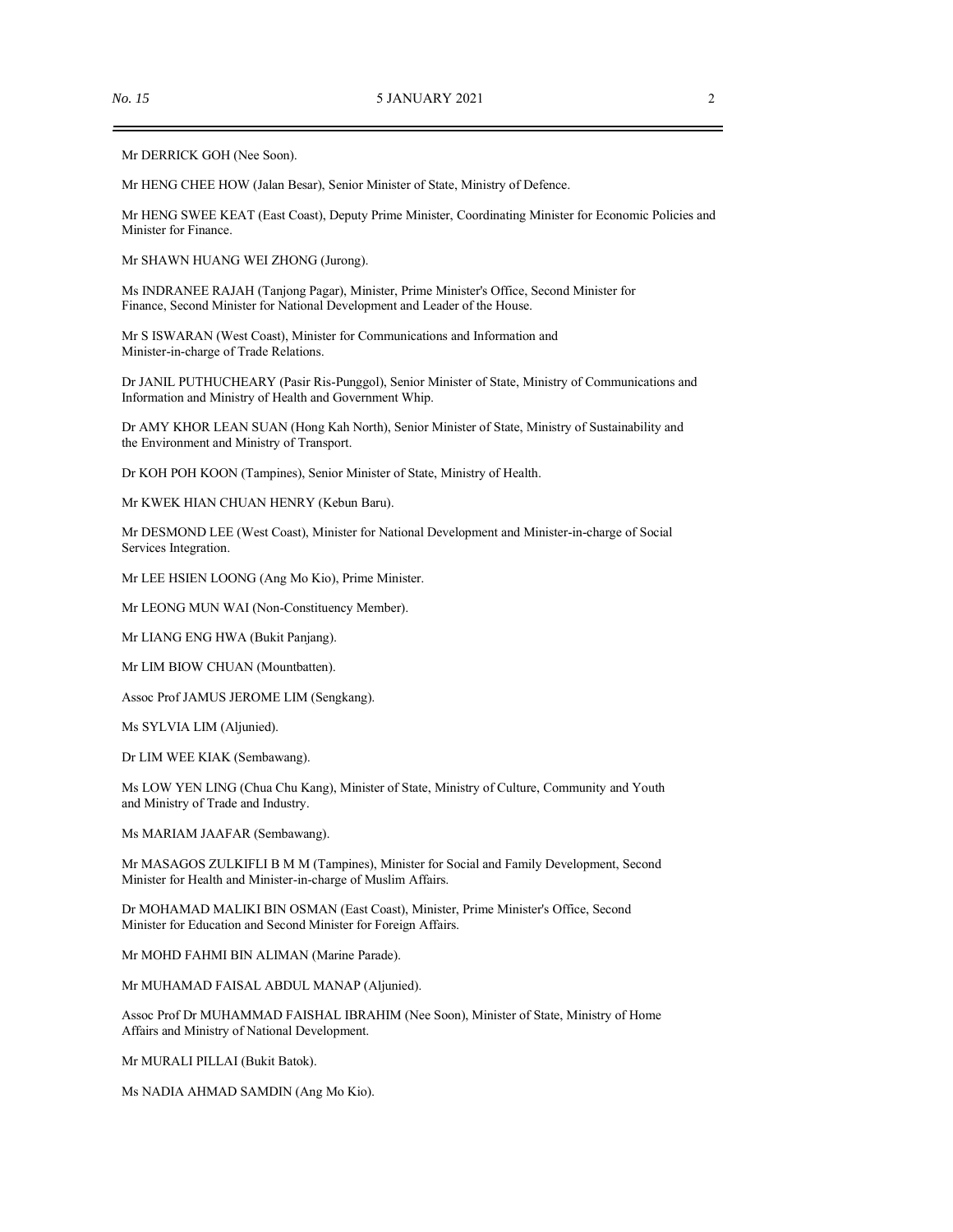Dr NG ENG HEN (Bishan-Toa Payoh), Minister for Defence.

Ms NG LING LING (Ang Mo Kio).

Mr LOUIS NG KOK KWANG (Nee Soon).

Miss RACHEL ONG (West Coast).

Mr ONG YE KUNG (Sembawang), Minister for Transport.

Ms JOAN PEREIRA (Tanjong Pagar).

Mr LEON PERERA (Aljunied).

Ms DENISE PHUA LAY PENG (Jalan Besar).

Ms HAZEL POA (Non-Constituency Member).

Ms POH LI SAN (Sembawang).

Mr PRITAM SINGH (Aljunied), Leader of the Opposition.

Ms RAHAYU MAHZAM (Jurong), Parliamentary Secretary, Ministry of Health.

Mr SAKTIANDI SUPAAT (Bishan-Toa Payoh).

Mr SEAH KIAN PENG (Marine Parade).

Mr K SHANMUGAM (Nee Soon), Minister for Home Affairs and Minister for Law.

Mr SHARAEL TAHA (Pasir Ris-Punggol).

Ms SIM ANN (Holland-Bukit Timah), Senior Minister of State, Ministry of Communications and Information and Ministry of National Development and Deputy Government Whip.

Ms HANY SOH (Marsiling-Yew Tee).

Ms SUN XUELING (Punggol West), Minister of State, Ministry of Education and Ministry of Social and Family Development.

Mr ALVIN TAN (Tanjong Pagar), Minister of State, Ministry of Culture, Community and Youth and Ministry of Trade and Industry.

Ms CARRIE TAN (Nee Soon).

Mr DENNIS TAN LIP FONG (Hougang).

Mr DESMOND TAN (Pasir Ris-Punggol), Minister of State, Ministry of Home Affairs and Ministry of Sustainability and the Environment.

Ms JESSICA TAN SOON NEO (East Coast), Deputy Speaker.

Mr TAN KIAT HOW (East Coast), Minister of State, Prime Minister's Office and Ministry of National Development.

Dr TAN SEE LENG (Marine Parade), Minister, Prime Minister's Office, Second Minister for Manpower and Second Minister for Trade and Industry.

Dr TAN WU MENG (Jurong).

Mr PATRICK TAY TECK GUAN (Pioneer).

Mr TEO CHEE HEAN (Pasir Ris-Punggol), Senior Minister and Coordinating Minister for National Security.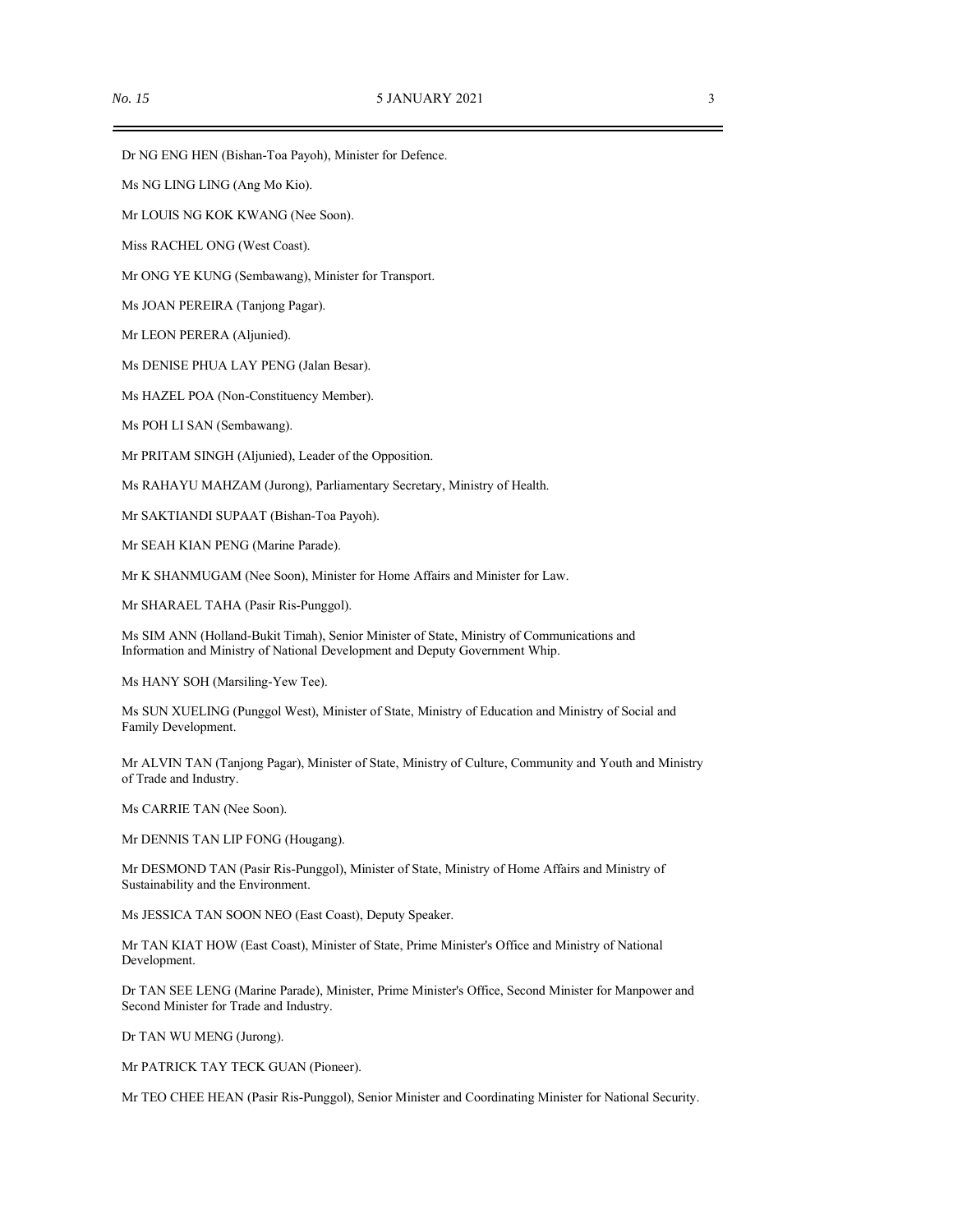Mrs JOSEPHINE TEO (Jalan Besar), Minister for Manpower and Second Minister for Home Affairs.

Mr THARMAN SHANMUGARATNAM (Jurong), Senior Minister and Coordinating Minister for Social Policies.

Ms TIN PEI LING (MacPherson).

Mr EDWIN TONG CHUN FAI (Marine Parade), Minister for Culture, Community and Youth and Second Minister for Law.

Mr VIKRAM NAIR (Sembawang).

Dr VIVIAN BALAKRISHNAN (Holland-Bukit Timah), Minister for Foreign Affairs.

Dr WAN RIZAL (Jalan Besar).

Mr DON WEE (Chua Chu Kang).

Mr LAWRENCE WONG (Marsiling-Yew Tee), Minister for Education and Second Minister for Finance.

Mr XIE YAO QUAN (Jurong).

Mr ALEX YAM ZIMING (Marsiling-Yew Tee).

Ms YEO WAN LING (Pasir Ris-Punggol).

Mr YIP HON WENG (Yio Chu Kang).

Mr MELVIN YONG YIK CHYE (Radin Mas).

Mr ZAQY MOHAMAD (Marsiling-Yew Tee), Senior Minister of State, Ministry of Defence and Ministry of Manpower and Deputy Leader of the House.

Mr ZHULKARNAIN ABDUL RAHIM (Chua Chu Kang).

#### ABSENT:

\_\_\_\_\_\_\_\_\_\_\_\_\_\_\_\_\_\_\_\_\_\_\_\_\_\_\_\_\_\_\_\_

Ms HE TING RU (Sengkang).

Ms RAEESAH KHAN (Sengkang).

Mr SITOH YIH PIN (Potong Pasir).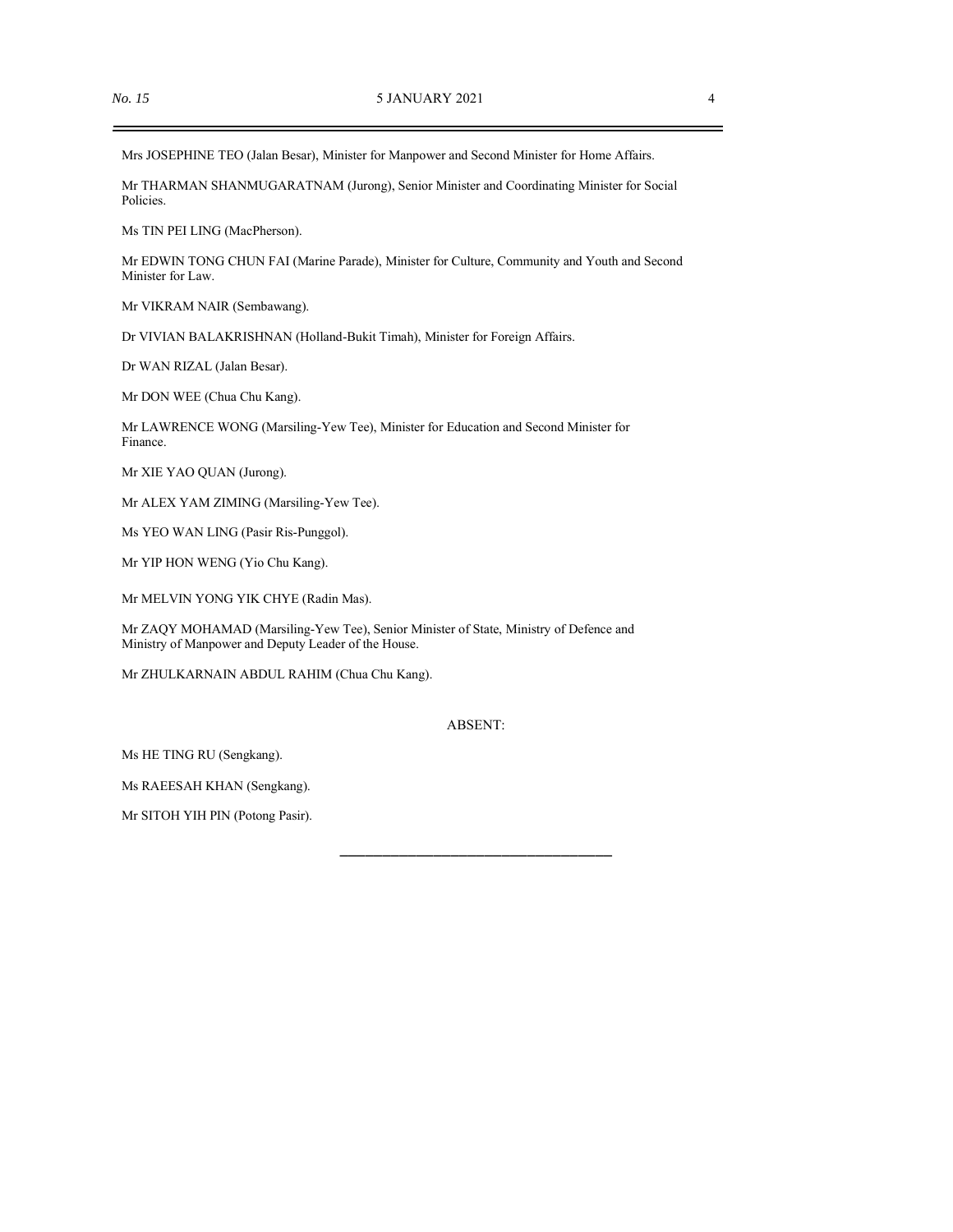- 1 Paper presented to Parliament and received by the Clerk of Parliament pursuant to Standing Order No. 31 (Presentation of Papers) and ordered to lie upon the Table:
	- 1.1 Limited Liability Partnerships Act (Amendment of Fourth and Fifth Schedules) Order 2020 Presented on 5 January 2021 (S. L. 127 of 2021).
- 2 13 Questions for Oral Answer were answered during Question Time.
- 3 Guns, Explosives and Weapons Control Bill (Minister of State (Mr Desmond Tan), on behalf of the Minister for Home Affairs) – Question again proposed on the resumption of debate, "That the Bill be now read a second time.".

Bill read a second time and committed to a Committee of the whole House.

The House immediately resolved itself into a Committee on the Bill – (Minister of State (Mr Desmond Tan), on behalf of the Minister for Home Affairs).

*(In the Committee)*

Clauses 1 to 99 inclusive agreed to.

First to Third Schedules inclusive agreed to.

Bill to be reported.

Bill reported, without amendment; read a third time.

4 Multimodal Transport Bill – read a second time and committed to a Committee of the whole House.

The House immediately resolved itself into a Committee on the Bill – (Senior Minister of State (Mr Chee Hong Tat), on behalf of the Minister for Transport).

*(In the Committee)*

Clauses 1 to 31 inclusive agreed to.

Bill to be reported.

Bill reported, without amendment; read a third time.

5 Statute Law Reform Bill – read a second time and committed to a Committee of the whole House.

The House immediately resolved itself into a Committee on the Bill – (Second Minister for Law).

*(In the Committee)*

Clauses 1 to 26 inclusive agreed to.

Bill to be reported.

Bill reported, without amendment; read a third time.